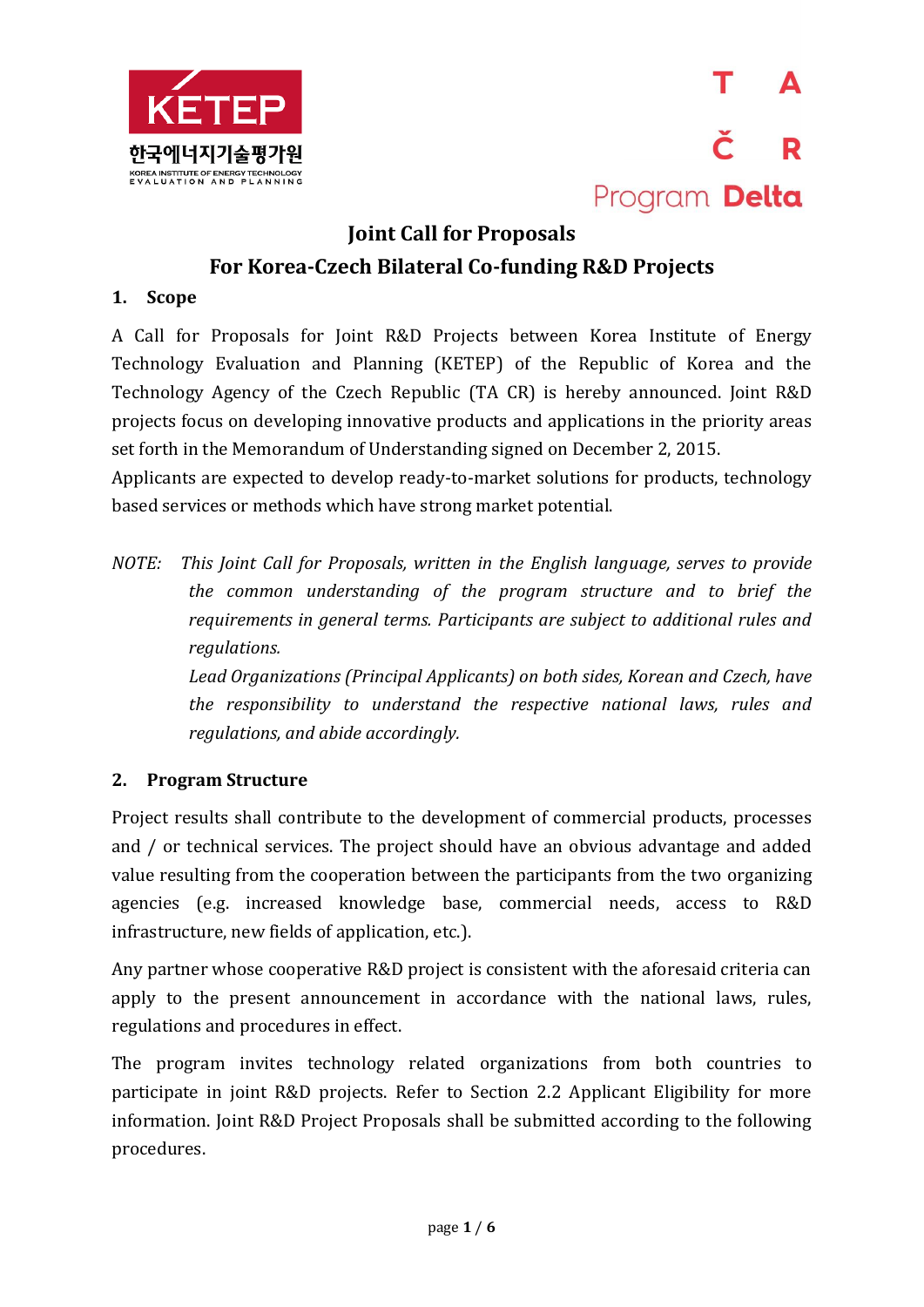



#### **2.1Areas of R&D Projects**

While R&D subjects across all energy technology will be considered, priority will be given to the R&D subjects in the following areas pursuant to the Memorandum of Understanding signed on December 2, 2015:

- a) Nuclear Power
- b) Sustainable Energy and Energy Efficiency
- c) Distributed Power Generation, including Smart Grid, Micro Grid and Energy Storage Systems

#### **2.2Applicant Eligibility**

Applicants shall take the form of a consortium consisting of R&D participants based in the Republic of Korea and R&D participants based in the Czech Republic.

#### Korea

A company shall be the lead organization on the Korean side while universities or research institutes may participate as participating organizations only.

#### Czech

A company, regardless of the size, can be the lead organization on the Czech side. Bonus points are given in the evaluation phase to the consortium whose lead organization is a company.

Universities or research organizations may apply for the DELTA program as lead organization, only provided that the consortium constitutes at least one company.

#### **2.3Program Procedure and Schedule**

- ① Joint Call for Proposals (Korea: April 27, 2016) (Czech: April 27, 2016)
- ② Submission / Requisition of R&D proposals (April 28, 2016~ July 20, 2016)
- ③ Proposal Evaluation (Refer to Section 2.6) (July 21, 2016 ~ October 30, 2016)
- ④ Evaluation Results Announcement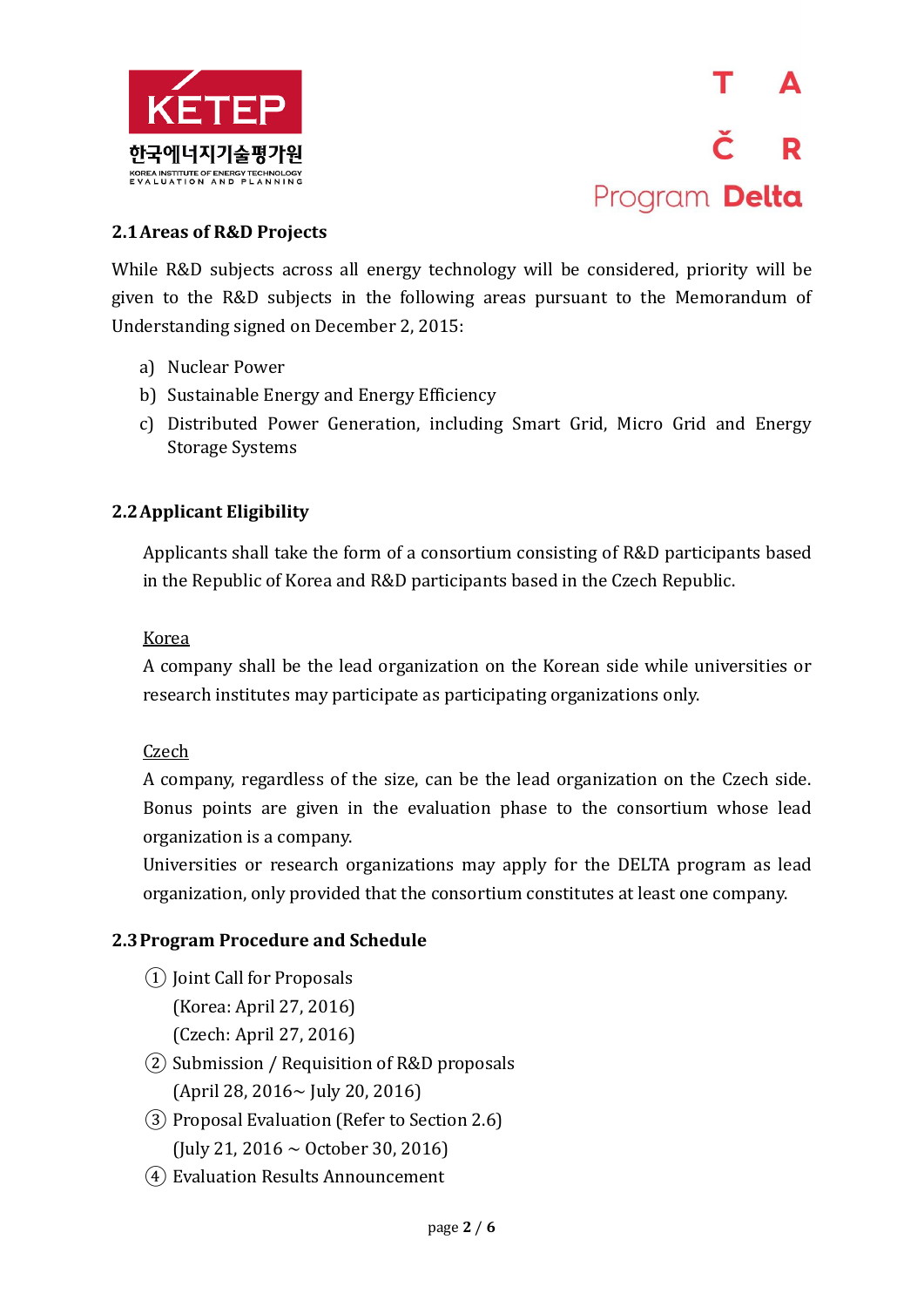

(October 31, 2016)

⑤ Agreement between the participants and the respective organization & Project Kickoff (November 1, 2016  $\sim$ )

#### **2.4Project Duration and Funding**

- Government contribution is available for three years maximum.
- KETEP and TA CR will fund the respective nationals in the selected consortia in accordance with their national funding rules. Supplementary funding may come from participant's own resources should the total project cost exceed the government funding.
- Matching fund is the basis of the funding scheme, but flexibility in the funding ratio may be allowed depending on the roles each participant undertakes.

#### Korea

KETEP will award its first year funding between November 2016 and January 2017 following the agreement.

The subsequent funding will be awarded on a yearly basis according to the annual evaluation results. No government funding will be awarded should the project is found to be disqualified; the Korean participants may proceed with their own source of fund.

KETEP to Korean participants: KRW 500 million/ project maximum annum, up to 3 years (appx USD 425,000\* annum)

Czech

TA CR will award funding in January 2017 while the project will start in November 2016. Czech participants are advised to plan accordingly.

One time lump sum funding will be awarded not to exceed CZK 25 million/project for the entire duration of the project of 3 years. Should the project is found to be disqualified from the interim evaluations, TA CR may retrieve the unused government funding.

TA CR to Czech participants:

CZK 25 million/ project maximum, one time lump sum

(appx USD  $1,030,000*$  one time lump sum)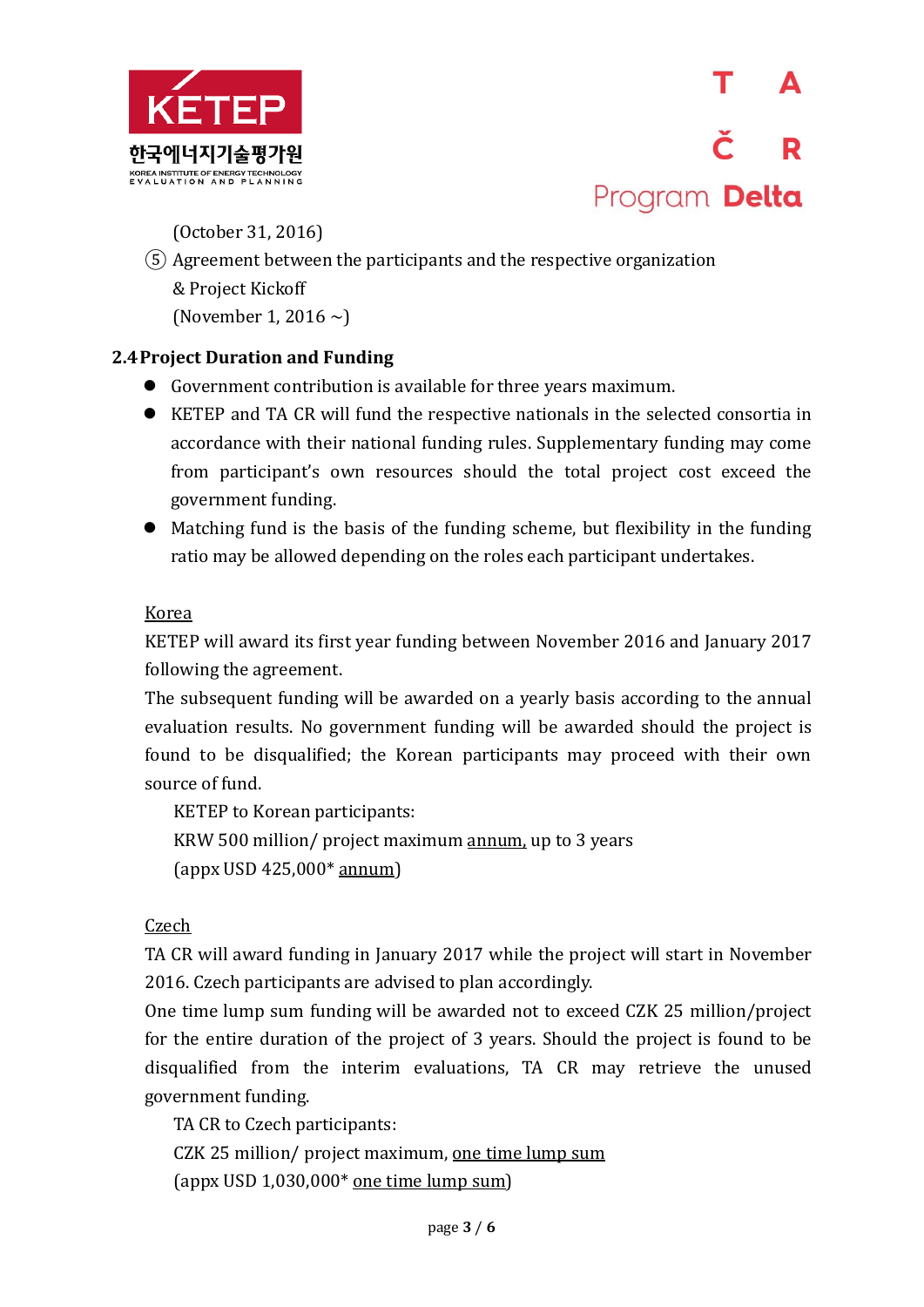

Program Delta

\*may vary depending on the exchange rate in effect at the time of tender

#### **2.5Proposal Submission**

By the Call Deadline on July 20, 2016, the lead organizations from both countries shall file to the respective agency the documents as follows:

- A common proposal (attached), written in the English language The proposal shall be signed by all participants.
- Funding documents as required by the respective organization pursuant to the rules set forth within.

#### Korea

- Korean participants shall upload a complete funding application at the time of the proposal submission.
- More information is available at www.ketep.re.kr
- Consultation at an early stage is highly recommended.
- Additional documents related to evaluation process will be required.

#### Czech

- Czech participants shall upload a complete funding application at the time of the proposal submission.
- More information is available at: [https://tacr.cz/index.php/cz/?option=com\\_content&view=article&id=668](https://tacr.cz/index.php/cz/?option=com_content&view=article&id=668)
- Consultation at an early stage is highly recommended.
- Consultations are available only through the online helpdesk: <https://tacr.cz/hesk/>

#### **2.6 Proposal Evaluation**

All Korean applicants are subject to initial screening which examines the SME's capability to carry out the project. Examination criteria includes, but are not limited to, bankruptcy history, disposition for tax delinquency, default history of the head of the company, debt ratio, review of the recent financial statement in terms of capital erosion, etc. Failure in any of the criteria will disqualify the applicant and the respective proposal will not proceed to the next step of proposal evaluation.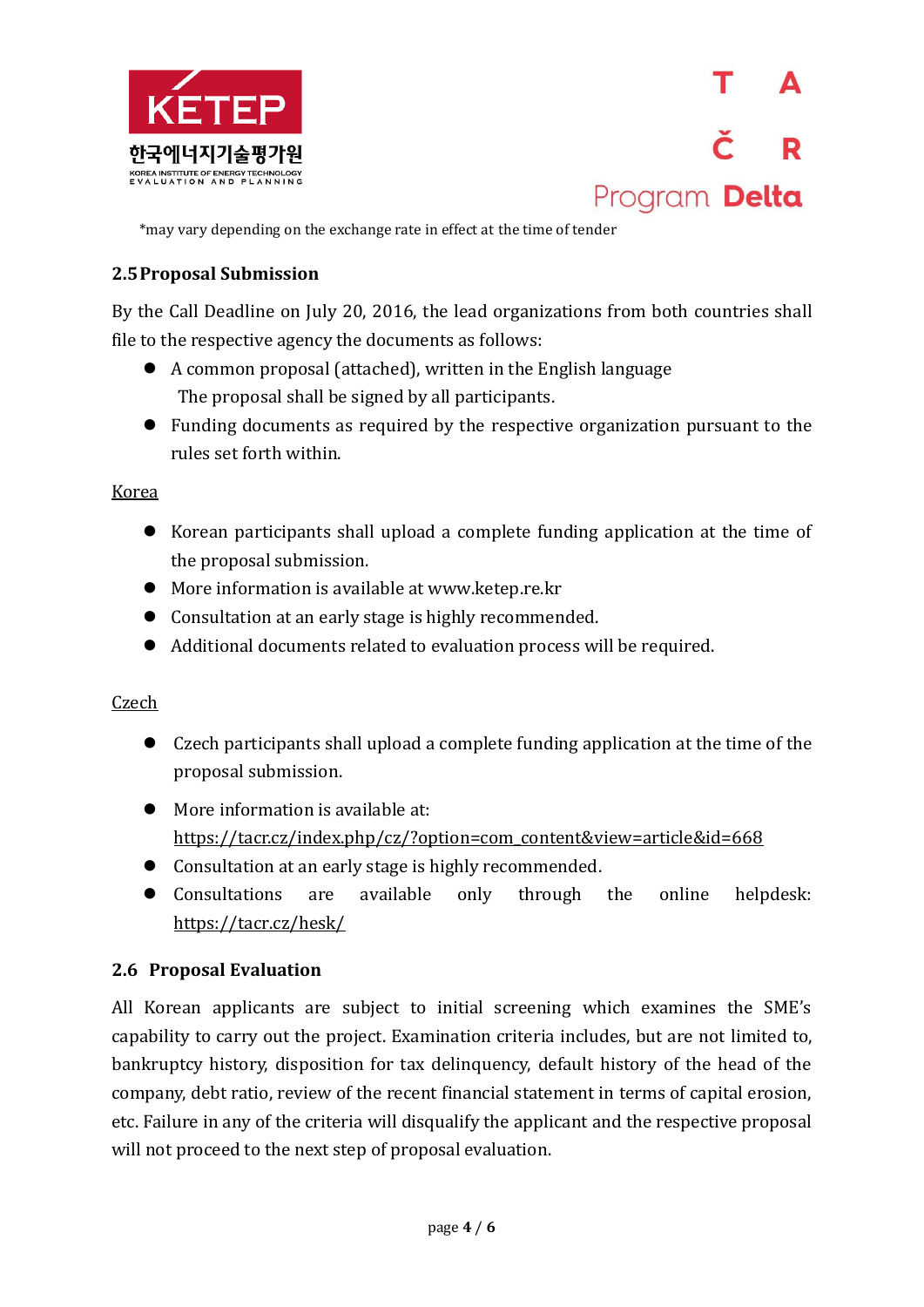

# Program Delta

KETEP and TA CR will independently evaluate the submitted proposals in accordance with the respective national rules and regulations. Evaluation results for the top candidates will be shared and discussed between two organizations. Finally KETEP and TA CR will jointly select the final consortia within approximately 3 months after the call deadline.

#### **2.7 Annual Evaluation / Progress Inspection**

#### Korea

KETEP requires the lead organization on the Korean side to submit an annual evaluation report of the project no later than one month prior to the end of each project year. In addition to the report submission, annual evaluation may include onsite inspection, interview, etc.

In case the Korean lead organization fails to submit the report in time or the project progress is found to have failed its obligations, etc., the project may be disqualified for government funding and terminated early. The Korean participant may proceed with their own source of fund.

#### **Czech**

TA CR performs regular inspections of the supported projects, at least once during its solution. Also TA CR may demand project reports for review and ad hoc inspections may be executed when a problem is spotted. In case the project is found to have failed its obligations, the Board of TA CR may retrieve the TA CR fund, of which the final amount to be retrieved is calculated in accordance with the national rules and regulations in effect at the time. In case the project is disqualified by the Korean side, only, the case will be subject to further evaluation by the Board of TA CR to decide whether to retrieve the remaining government fund.